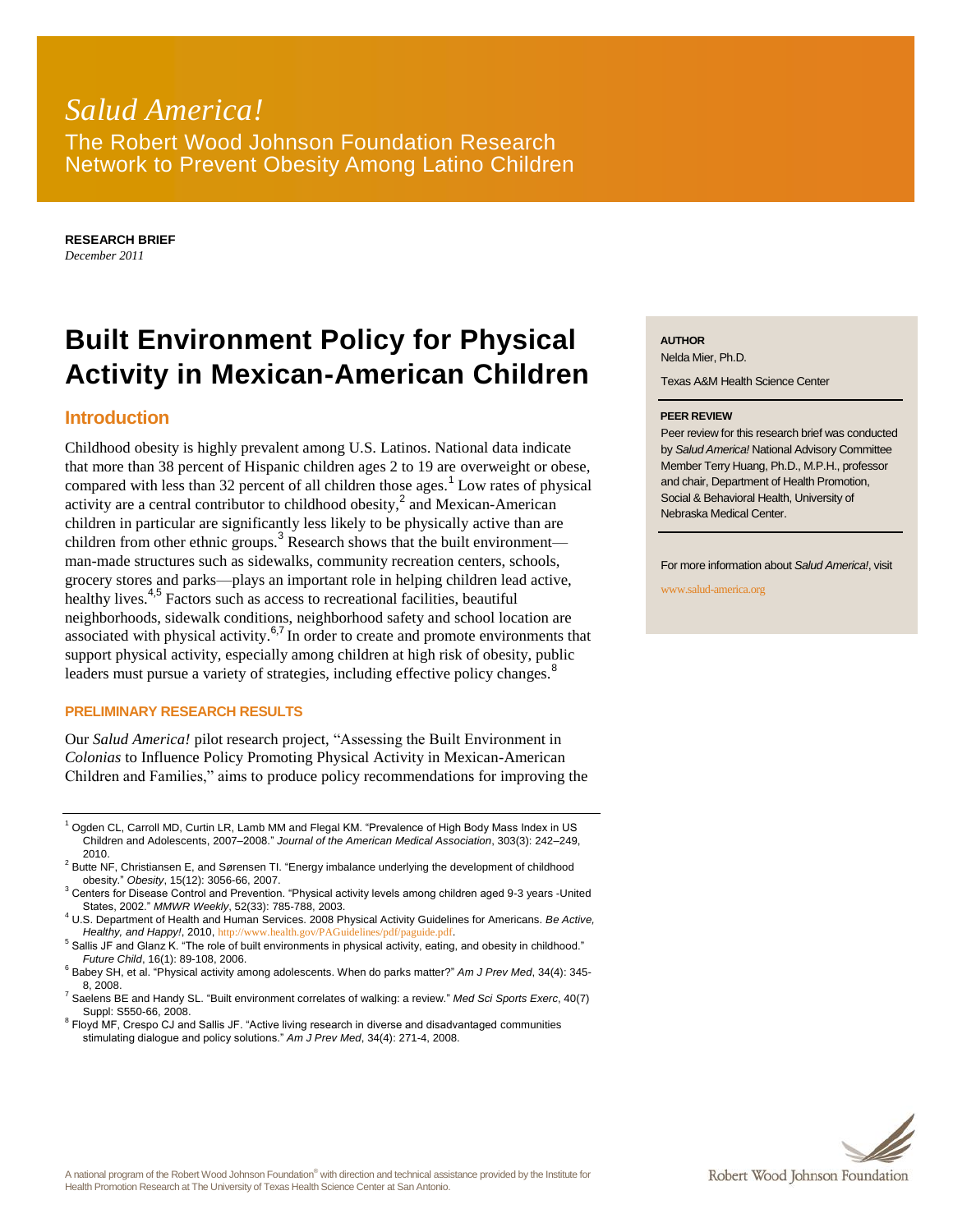built environment to support physical activity (PA) among low-income Mexican-American children and their families in 14 colonias in Hidalgo County, Texas. Colonias are unincorporated settlements along the U.S.-Mexico border where many people live in impoverished conditions and lack basic services such as running water.<sup>9</sup> As part of the study, we are: Investigating the perceptions children ages  $8-13$ have about environmental factors that influence their PA; documenting the environmental characteristics of colonias; and reaching out to local stakeholders and policymakers regarding PA among children and families in colonias. We have completed the first two steps and are currently scheduling meetings with local stakeholders and policymakers to present preliminary data and obtain their input on policy recommendations.

We collected data from a variety of sources, including focus groups with 97 children and parents, an environmental audit of 125 colonia streets and 1,000 lots that combined several built environmental assessments<sup>10,11</sup> and survey questionnaires with 101 children. Preliminary findings include:

- **Mexican-American children in colonias do not meet physical activity requirements, are very sedentary and are likely to be overweight or obese.** Our survey of colonia children found that more than half are not active for at least one hour each day, as recommended by the Centers for Disease Control and Prevention<sup>4</sup>; nearly half do not play after-school sports or games in which they are very active at least four times a week; the average child watches almost three hours of television on school days; 59 percent spend up to two hours playing video or computer games or using the computer for tasks unrelated to school work; and 59 percent were overweight or obese.
- **The built environment influences physical activity among children in colonias.** During our focus group discussions, colonia children indicated they would be more physically active if they had a new park, sports and recreational areas such as a basketball court or swings, a walking area, lighted streets, and police watch. Children also highlighted several environmental barriers to physical activity: trash on the streets, gangs, bad outdoor odors, speeding cars, muddy streets, unleashed dogs and dirty playgrounds with rusty equipment.

<sup>&</sup>lt;sup>9</sup> Ward PM. Colonia and public policy in Texas and Mexico. Urbanization by stealth. 1 ed. 1999: University of Texas Press.

<sup>10</sup> Giusti C., Lee C., Lord D. & Wieters M. (2008) Transportation infrastructure and quality of life for disadvantage populations: A pilot study of El Cenizo Colonia in Texas. Texas A&M University, (167162-1).

<sup>11</sup> Yousefian A, Hennessy E, Umstattd MR, Economos CD, Hallam JS, Hyatt RR, et al. Development of the rural active living assessment tools: Measuring rural environments. Preventive Medicine. 2010;50(Supplement 1):S86-S92.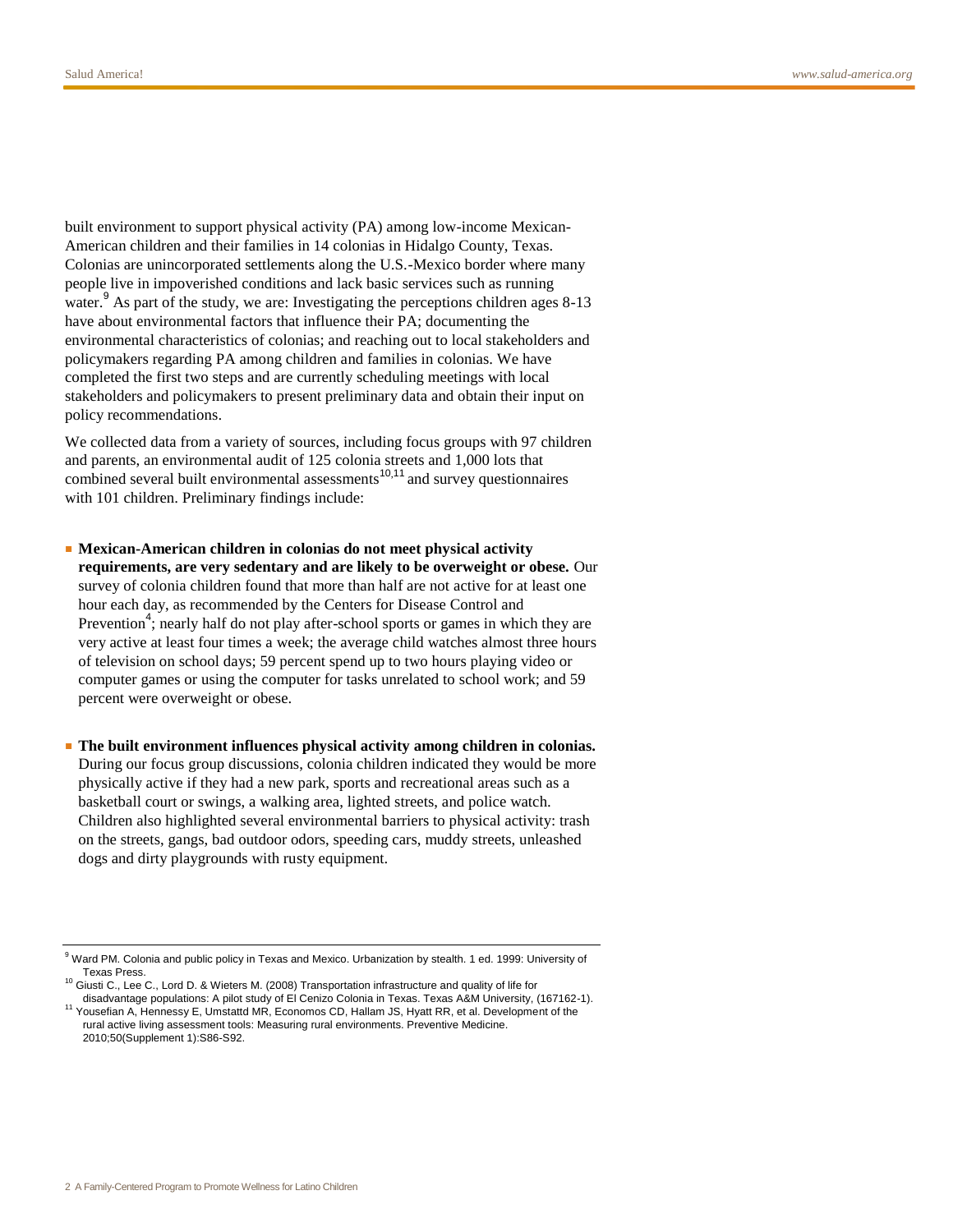■ **Nearly all colonias lack sidewalks, pedestrian signage and parks.** Our environmental audit indicated that nearly all colonia streets (more than 91 percent) did not have sidewalks on both sides of the street and were filled with garbage, litter or broken glass. There was a single crosswalk sign and no streets had any pedestrian signs. Only one park was found in the audited area, and unleashed dogs were found roaming 37 percent of the audited streets.



Figure 1. Conditions of colonias affecting physical activity levels.



Figure 2. Colonia Street.

### **Conclusion and Policy Implications**

The built environment has a well-documented effect on physical activity among both children and adults.<sup>12,13</sup> Our preliminary results suggest that children living in predominantly Latino colonias in South Texas are likely to be both sedentary and obese. These colonias tend not to have a built environment conducive to physical activity, resulting in a lack of activity and high rates of sedentary behavior and obesity among Mexican-American children and their families.

We shared preliminary and end-of-study data with local stakeholders regarding how policy changes can help create a built environment that best supports physical activity in colonias. We held eight meetings with local representatives from decisionmaking groups and received comments form 74 individuals. A majority of stakeholders in these meetings recommended the following: 1) Seek increased funding for nutrition and physical activity programs; 2) support community organizations for outreach activities; 3) distribute infrastructure funds more

<sup>&</sup>lt;sup>12</sup> Kaczynski AT, Potwarka LR and Saelens BE. "Association of park size, distance, and features with physical activity in neighborhood parks." *Am J Public Health*, 98(8): 1451-6, 2008.

<sup>&</sup>lt;sup>13</sup> King D. "Neighborhood and individual factors in activity in older adults: results from the neighborhood and senior health study." *J Aging Phys Act*, 16(2): 144-70, 2008.